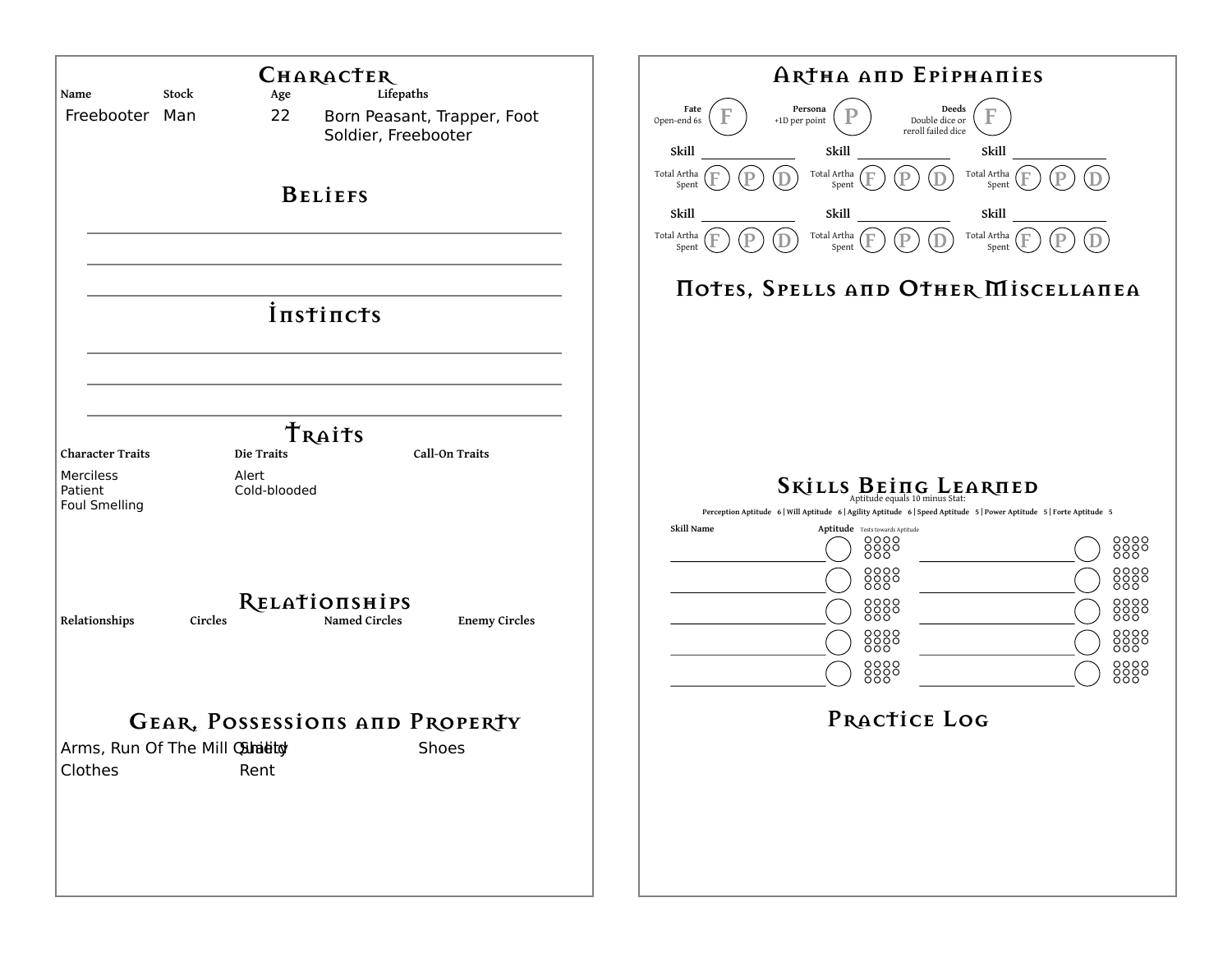

| <b>SKİLLS</b>          |                                                                    |                 |                                                                 |
|------------------------|--------------------------------------------------------------------|-----------------|-----------------------------------------------------------------|
| Trapper                | ROOOO<br><b>DOOOO</b><br>B<br><u>2</u> čŏŏo                        | Tracking        | ROOOO<br><b>DOOOO</b><br>B.<br><u>2</u> čŏŏo                    |
| Haggling               | ROOOO<br><b>DOOOO</b><br>B<br>2<br>COOO                            | Soldiering      | ROOOO<br><b>DOOOO</b><br>B<br><u>2</u> čŏoo                     |
| Shield Training        | ROOOO<br><b>DOOOO</b><br>n/ačooo                                   | <b>Brawling</b> | ROOOO<br>DOOOO<br>B<br><u>2 čooo</u>                            |
| Foraging               | ROOOO<br><b>DOOOO</b><br>B<br><u>2</u> čŏŏo                        | Firebuilding    | ROOOO<br><b>DOOOO</b><br><u>2</u> čŏŏo<br> B                    |
| Spear                  | ROOOO<br><b>DOOOO</b><br>B<br>$4$ cooo                             | Intimidation    | <b>ROOOO</b><br><b>DOOOO</b><br>$\overline{B}$<br><u>2</u> čŏoo |
| Countryside-wise       | ROOOO<br><b>DOOOO</b><br>$\overline{\mathsf{B}}$<br>2<br>COOO      | Fortress-wise   | ROOOO<br><b>DOOOO</b><br>$\overline{B}$<br><u>2 čooo</u>        |
| Mercenary Company-wise | ROOOO<br><b>DOOOO</b><br>$\overline{B}$<br><u>2 čooo</u><br>ROOOO  | War-wise        | ROOOO<br><b>DOOOO</b><br>B<br><u>2</u> čŏōo<br>ROOOO            |
| Loot-wise              | DOOOO<br>B<br>2 c 0 0 0                                            | Extortion-wise  | DOOOO<br>B<br>2 c o o o                                         |
| Knives                 | <b>ROOOO</b><br><b>DOOOO</b><br>$\overline{B}$<br>$2\tilde{c}$ 000 |                 | ROOOO<br><b>DOOOO</b><br>COOO                                   |
|                        | ROOOO<br><b>DOOOO</b><br>COOO                                      |                 | ROOOO<br>DOOOO<br>COOO                                          |
|                        | ROOOO<br><b>DOOOO</b><br>COOO                                      |                 | ROOOO<br><b>DOOOO</b><br>COOO                                   |
|                        | ROOOO<br><b>DOOOO</b><br>COOO                                      |                 | ROOOO<br><b>DOOOO</b><br>COOO                                   |
|                        | ROOOO<br><b>DOOOO</b><br>000                                       |                 | ROOOO<br><b>DOOOO</b><br>0000                                   |

## **Weapons and Armor**